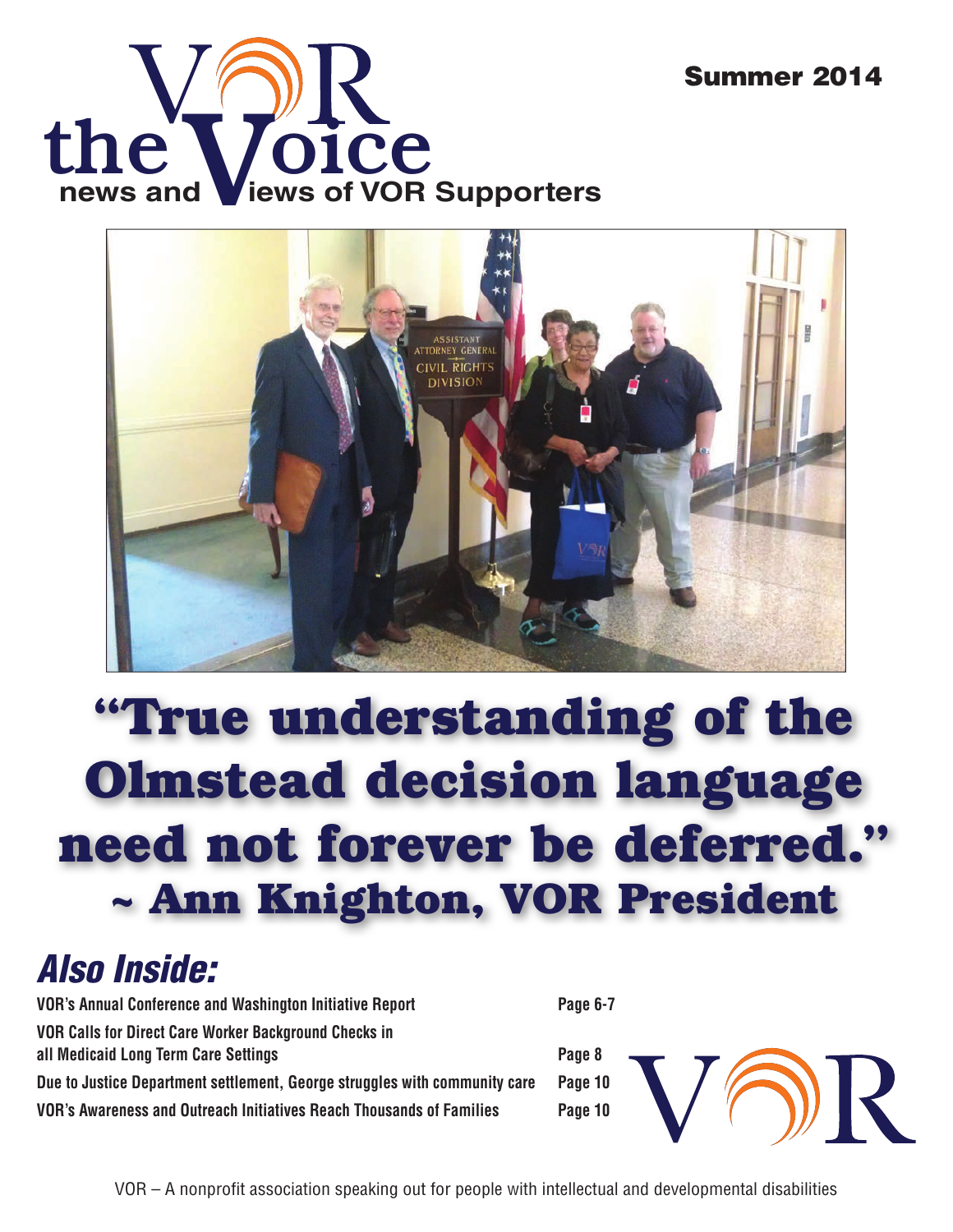#### "Choice and Quality Need Not Forever Be Deferred"

#### **By Ann Knighton, President**

*[The following are excerpts from Ms. Knighton's President Message to Members at the 2014 VOR Annual Conference on June 8, 2014 in Washington, D.C.]*

 My involvement with VOR began as a member, and eventually President, of the East Central Georgia Regional Hospital ("Gracewood") Family Council, a VOR organization member (then and now). As an organization member, the Family Council received VOR's literature which it shared with its members. I immediately saw the value of VOR and have been an individual member and donor ever since.

 It was not until 2007, however, that my involvement in VOR really blossomed, beginning with a phone call inviting me to participate in the Annual Conference and Initiative. I made that journey alone. It was an unforgettable trip and the journey of a lifetime.

 Since then, I have attended every Initiative. It takes a lot of effort arranging for time away from daily life and work, but so worth it. I hold VOR in such high esteem. I learn so much each and every year.

 I appreciate VOR because VOR advocates for people in all care settings. I attend the Conference and Initiative each year for the benefit of my daughter, Erica, who has given me a cause, and for VOR who has helped me think globally in speaking not just for Erica, but for her

peers in all these United States.

 I continue my efforts for VOR because VOR has given me a sense of passion about the issues that impact our family members. I'm proud of VOR's accomplishments (see articles on pages 8-10).

 VOR has been instrumental in my Georgia advocacy. A Department of Justice (DOJ) Settlement is impacting choices and quality in my state. VOR has helped with resources and meetings, including annual meetings with DOJ attorneys. We've seen bittersweet progress. Many people have died, resulting in a halt in transfers for now, but some individuals are being displaced from their homes in Central Georgia to relocate to Gracewood. All this allows us some license to say, "I told you so," but we don't relish this sort of progress. With VOR's help we'll continue working against the odds to reverse the process. That is my dream.

 I am indeed grateful to all VOR leaders, members and friends for all their hard work; the journey we have taken together has indeed been long and difficult, but it continues as we have so much more work to do and many more miles to go before we sleep.

 I will close with reference to one of Barbara Jordan's classical speeches that commented that the "American Dream Need Not Forever Be Deferred":

Choice for persons with intellectual and developmental disabilities (I/DD) need not forever be deferred.

> True understanding of the *Olmstead* decision language need not forever be deferred.

The redemption of issues that impact our most vulnerable citizens with I/DD need not, and must not, forever be deferred.

**If not now, when? If not us, who?**



#### **VOR Is Family**

#### In this Issue

| <b>A Tribute to Mary McTernan</b>                                                                                                                                                 | 3  |
|-----------------------------------------------------------------------------------------------------------------------------------------------------------------------------------|----|
| VOR's 2014-2015 Officers and<br><b>Board Members</b>                                                                                                                              | 3  |
| <b>Sibling's Perspective</b>                                                                                                                                                      | 4  |
| We all can tell the stories and<br><b>Help VOR GROW!!</b><br><b>Executive Director's Message</b>                                                                                  | 5  |
| <b>VOR's 2014 Annual Conference</b><br>and Initiative - Making it Happen:<br><b>Reforming Policy and Law in</b><br><b>Support of Person-Centered</b><br><b>Quality and Choice</b> | 6  |
| <b>Thank you Conference Sponsors!</b>                                                                                                                                             | 7  |
| <b>Legislative Update</b>                                                                                                                                                         | 8  |
| <b>State News</b>                                                                                                                                                                 | 9  |
| <b>Memorial and Honor Recognitions</b>                                                                                                                                            | 9  |
| <b>Legal Briefs</b>                                                                                                                                                               | 10 |
| <b>Contribution Form</b>                                                                                                                                                          | 11 |
| <b>Donation Form</b>                                                                                                                                                              | 12 |

#### VOR MISSION STATEMENT

VOR is a national organization that advocates for high quality care and human rights for all people with intellectual and developmental disabilities.

On the Cover and Page 8: L-R: Bob Anthony, Peter Kinzler, Tamie Hopp, Ann Knighton and David Hart.

| the voice | Summer 2014 |  |
|-----------|-------------|--|
|-----------|-------------|--|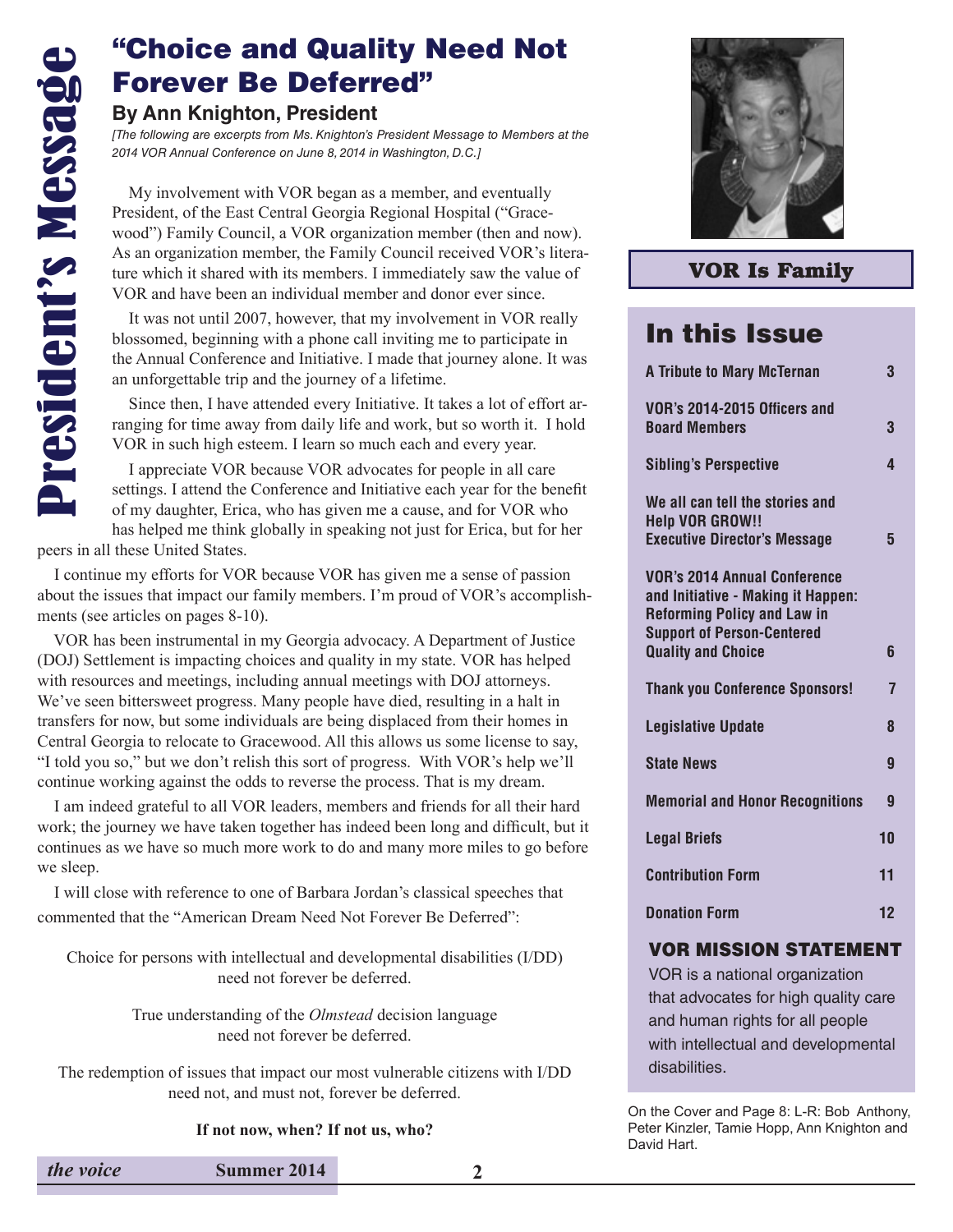

Mary and Mary Elizabeth in December 1969, at the beginning of their journey.

#### A Tribute to Mary McTernan for 22 Years of Service to VOR

*[A special thanks to VOR member George Mavridis who helped write this tribute].*

 On June 30, 2014, Mary McTernan, VOR Past President, long-time Officer and Board Member, Committee Chair, member and donor, ended her final term on the VOR Board of Directors. Her accomplishments on VOR's behalf are many and deserve our deepest appreciation.

Mary's foray into advocacy on behalf of people with intellectual and developmental disabilities (I/DD) began like most of VOR members – the birth of her daughter, Mary Elizabeth. Her advocacy work began in Massachusetts, serving in various leadership positions.

 Her service on VOR's Board of Directors began in the early 1990s and continued for 22 years, including 4 years as President, many years as the Chair and member of the VOR Government Affairs Committee, and Chair and Founder of VOR's Legislative Committee.

 Mary is the architect of the VOR Washington Initiative in its current form (folders, briefings and debriefings), and urged the hiring of VOR Washington Representative, Larry Innis. During her term as President, she expressed her

#### VOR Board and Officers July 1, 2014 – June 30, 2015

**Officers**

Ann Knighton (GA), President Geoffrey Dubrowsky (NJ), First Vice President Jill Barker (MI), Second Vice President Jill Goldstein (NY), Treasurer Sybil Finken (IA), Immediate Past President and Secretary

#### **Board Members**

Cindy Bartman (NJ) Mary Kay Cowen (LA) Gil Fonger (IL) David Hart (MA) Terry Kopansky (TN) Mary O'Rioridan (CA) Terry Lafleur (LA) Linda Lotzi (PA) Mary Reese (MD) Joanne St. Amand (NJ) Mary Vitale (MO)

appreciation to Initiative participants by sponsoring breakfast for every Initiative participant for 2-3 years. Mary enlisted the help of attorney William Burke to prepare VOR's Amicus Brief for the landmark *Olmstead* case, a decision which includes a quote from VOR's brief. Mary's friendship with retired U.S. Representative Barney Frank resulted in Rep. Frank introducing class action reform bills in three sessions of Congress, with the addition of the Department of Justice lawsuits in the last version of the bill.

 Mary is driven by a work ethic best described by Harry S. Truman: "It is amazing what you can accomplish if you do not care who gets the credit." She held herself and those around her to strict standards, but never sought credit and was always motivated by the best interest of our shared advocacy on behalf of people with I/DD.

 Like so many tributes for VOR leaders, this is a tribute and not a farewell. Although she may be leaving the Board of Directors, Mary remains supportive and involved in VOR's advocacy – and that is to our collective benefit. **For our more detailed tribute to Mary, visit VOR's website at vor.net/contact-us/board-of-directors.** 

#### **VOR Announces the Election of its 2014-2015 Officers**

 On Saturday, June 7, 2014, the VOR Board of Directors elected VOR's Officers (see above) for the fiscal year beginning July 1, 2014. These officers were installed at the Annual Conference on June 8, 2014. VOR is grateful to these leaders for the extra time and commitment they offer to VOR as Officers.

#### **In Their Own Words: Why VOR Matters to Me**

 Several VOR Board Members provided short video testimonials speaking on why VOR matters so much to them. You can watch these videos on VOR's YouTube Channel at youtube.com/VOR4Choice.



VOR Board Members receive Certificates of Appreciation and flower seed packets in appreciation for their leadership and helping VOR grow.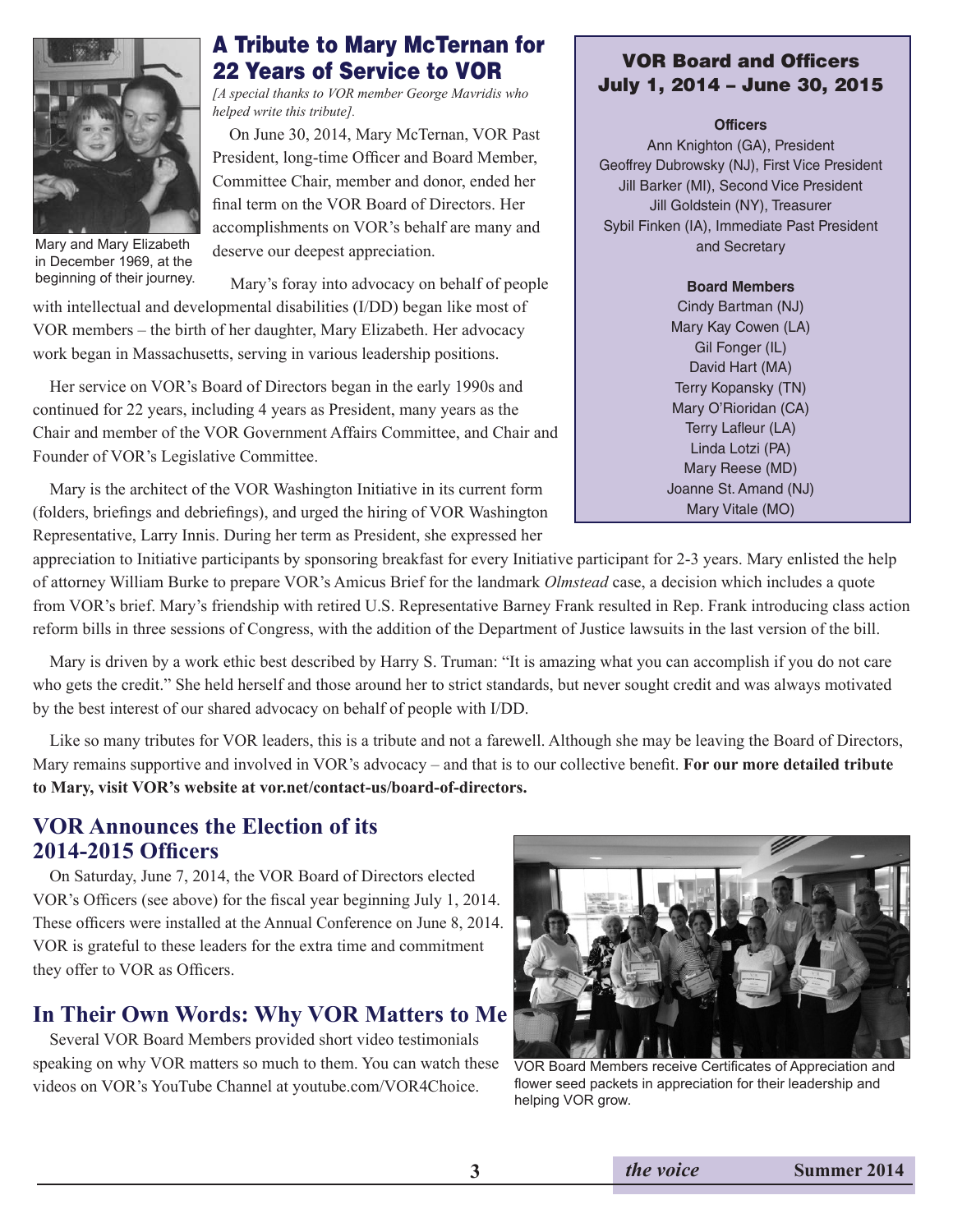

Lutkevich. Bottom, L-R: Gladys Sullivan, Jean (sister), Joyce (sister)

#### My Sister Jean **By Colleen Lutkevich, Executive Director, Massachusetts Coalition of Families and Advocates (COFAR.org)**

 My mother was nine months pregnant with me when my older sister, Jean, six years old, was placed at what was then called the Wrentham State School. My other sister was twelve, and my younger sister was born two years after me.

This is the story I grew up with, and it was not a happy one.

 At that time, Wrentham Developmental Center (WDC) was a place of last resort. There were really no other options for individuals with intellectual disabilities. From the beginning, my parents were actively

involved in the parents association at WDC, and my younger sister and I grew up coloring in the back of the room while they attended monthly meetings. Jean came home with us every Sunday, and that was our routine.

 As time went on, conditions at WDC deteriorated greatly. My parents along with several other activist families filed a federal class action lawsuit *(Ricci v. Okin),* resulting in a consent decree that was the beginning of great improvements not only at the newly named WDC, but across Massachusetts. I was a high school student by this time, and the beginning of my advocacy was driving a carload of my friends across a picket line at WDC during a strike in order to

provide care for residents when many staff walked off the job.

 Under Judge Joseph Tauro conditions improved over the years to the point where staffing and care at WDC is second to none, and my sister resides in her own room in a beautiful cottage on the grounds. All residents at Wrentham now have these excellent living conditions. More importantly, the medical, nursing, and supportive services are excellent, resulting in a quality of life for the residents that could not have been imagined in the 1960's.

 Jean is now 61 years old. She is nonverbal, with autism, extremely low intellectual functioning, and many other difficulties. It is my sincere hope that she will be able to live out her life in the comfort and security of Wrentham Developmental Center, among staff and friends who know and love her. I know if her way of life is threatened, this time it will be my sisters and me on the picket line.

#### **VOR Announces the 2014 Jordy Engels Award Recipients**

 VOR joins with our Florida affiliate, DSI (Developmental Services Institutions) Supporters (dsisupporters.org); Ed and Virginia Carraway, VOR Florida State Coordinators; and David and Leni Engels, long-time VOR members, in proudly announcing the recipients of the annual 2014 Jordy Engels Award:

 **Mike Fasano,** Tax Collector of Pasco County and retired Florida Senator and Representative; **Greg Giordano,** current communications director and former legislative chief of staff to Mr. Fasano; and **John Stokesberry** who, for more than 40 years, has served people, including people with disabilities, including intellectual disabilities, and the elderly.

 Warm congratulations to Mr. Fasano, Mr. Giordano, and Mr. Stokesberry, and sincere gratitude for their many contributions to the field of intellectual disabilities and advocacy. For more information about each of these deserving recipients, visit vor.net/ news/25.

#### **Does VOR have your email address?**

Don't miss out on important information. Send your email address to info@vor.net to receive our weekly e-news publication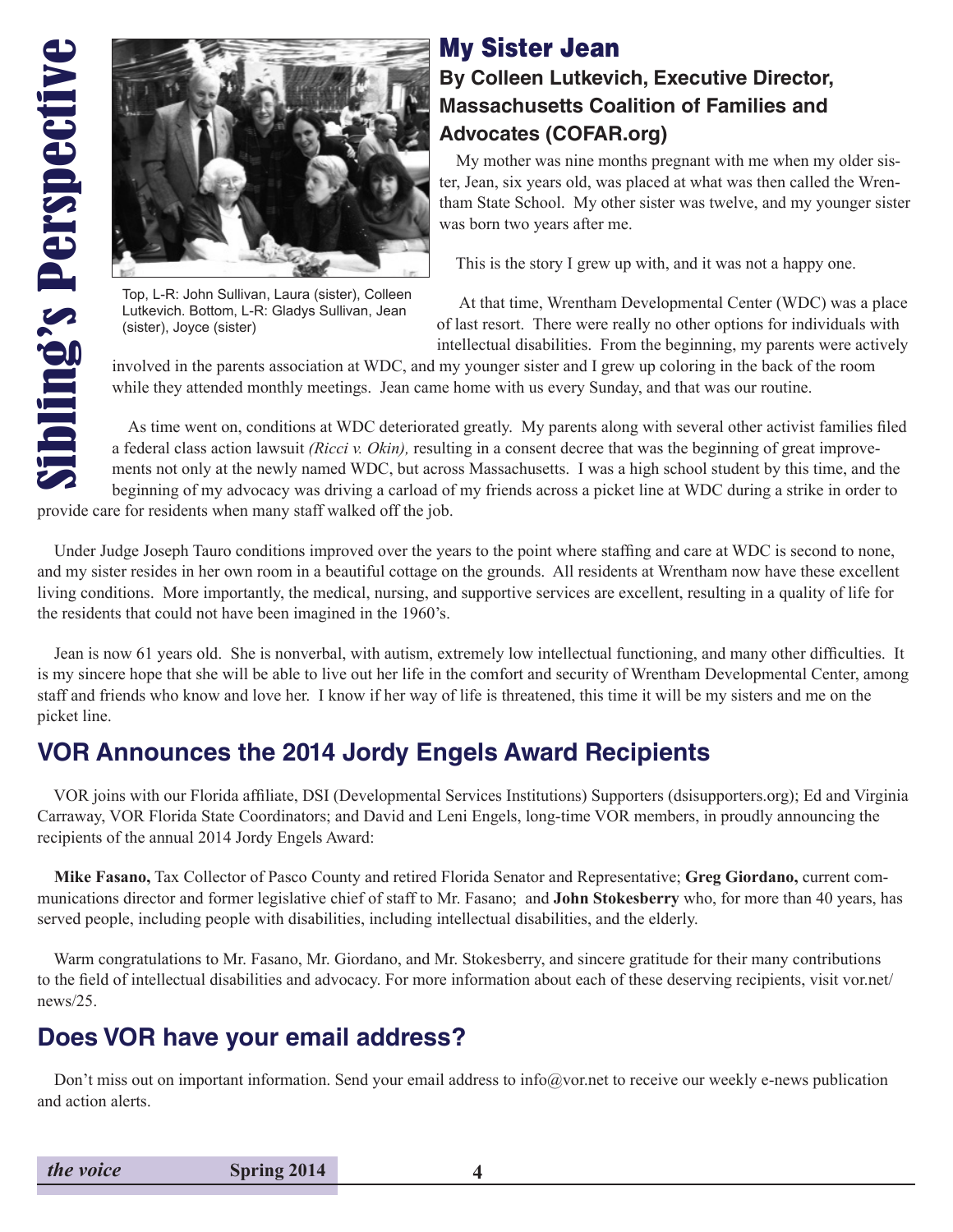# Executive Director's Message Executive Director's Message

#### We all can tell the stories and help VOR GROW!!

#### **By Julie Huso, VOR Executive Director**

 Each and every one of us could write a story about the battles, disappointments and disbelief we have experienced in life. We even could add all the joy, love and the moments that have taken our breath away.

 Cherish these joys. It takes only a few moments to sit back, enjoy and be grateful for these times in our lives.

 Too often parents, families and advocates struggle to recall or enjoy the successes of our daily battles for our loved ones and their peers each day. We fight together for their safety and well-being, even as we **hear of the many tragedies about abuse, neglect and deaths in Georgia, New York and far too many other states.** 

 For VOR advocates – you – these outcomes are just not acceptable. That is why VOR is now urging Congress **to mandate a national background checks program** for direct care workers for all Medicaid long-term care homes, while continuing to pursue quality and honor individual and family choice. **Congress <u>must</u> build on existing models and good intentions!**

#### **TO BE SUCCESSFUL, VOR MUST GROW!**

 **VOR MUST grow in membership and support!** We MUST ask our family members, our neighbors, co-workers and the facilities your loved ones live in to support and join VOR.

 For VOR to continue to help the sister in Illinois, or the parents Georgia, or the families in Virginia, or the friends in California, or advocates in your state, **we MUST GROW!!** 

 Recently, a member stated, "She felt honored that a VOR board member picked up the phone and let her know how important she was to the work we do." Another member recently stated, "It is so nice to know that you are only a phone call away."

 **VOR is here for you. No other organization is saying or doing what we are!**

#### **VOR Monthly Giving Opportunities!**

**Monthly giving** helps you make a larger gift over time and it's a safe and reliable way to give!

**Monthly giving** helps VOR to enhance and continue the good work we do protecting all people with I/DD.

**Signing up is easy!!** Just fill out the form found on page 11 of this newsletter and mail, fax or email it to us.

#### **But, we absolutely need your help for a strong and viable future!** Please **spread the word of VOR today and help VOR grow.**

Please consider making a monthly donation to VOR (see form on page 11) and know how much your investment will help.

Let's work together and spread the word, stop the abuse and neglect, and support VOR! We are the only national advocacy organization that is speaking out loudly to protect and ensure quality of care for all people with intellectual and developmental disabilities.

**You, along with every member, are writing the story for VOR.**

**Each and every one of you are standing up for what is right!** 

**Thank you for your involvement, commitment, and investment.**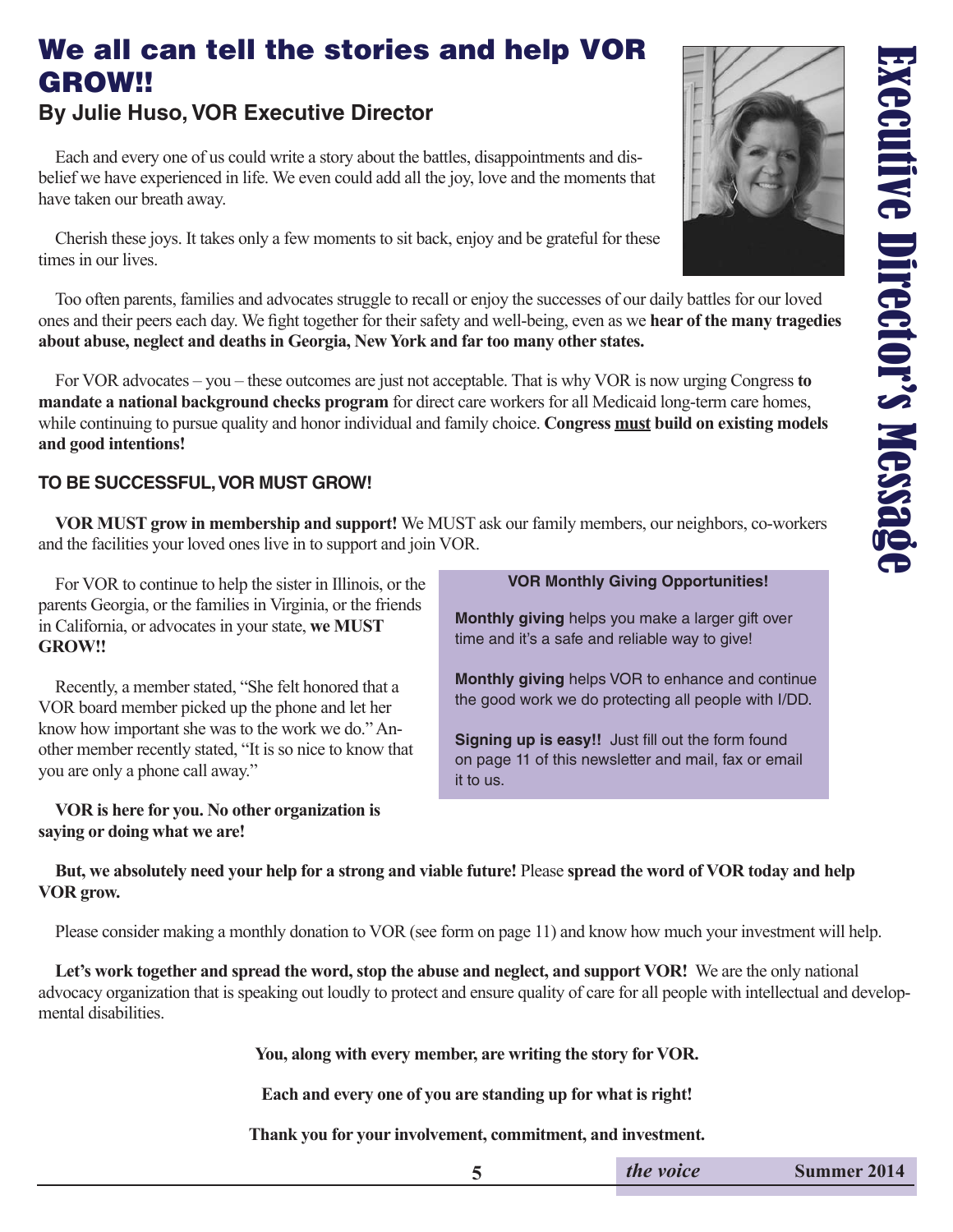#### VOR's 2014 Annual Conference and Washington Initiative: *Making it Happen-Reforming Policy and Law in Support of Person-Centered Quality and Choice*

VOR's Annual Conference and Washington Initiative, June 7 – 11, 2014, brought together nearly 70 advocates from around the country, bringing them inspiring and informative presentations and providing them the tools to bring our mission and message to each Congressional office.



#### Overview of Conference Presentations

*"Thank you, VOR! The time in Washington was really valuable to me. I hope to be able to attend next year."* ~ 2014 VOR Confer*ence Participant* 

#### **How to Use Olmstead as a Sword, Not a Shield Presented by attorney Bill Choslovsky**

 For his presentation, Bill drew on his experience as counsel for Misericordia, a private Intermediate Care Facilities for Individuals with Intellectual Disabilities (ICFs/IID) in Illinois, in the *Ligas* lawsuit, a Protection & Advocacy (P&A) class action lawsuit that threatened to close large private ICFs/IID. In that case, he and cocounsel Scott Mendel prevailed, preserving residential choice for thousands of Illinoisans with intellectual and developmental disabilities (I/DD), due to a successful legal and advocacy strategy.

 Throughout the *Ligas* litigation, Bill was motivated by the principle that "real choice is a two-way street, not superimposed from above," a theme he argued is also prevalent in the *Olmstead* decision. Quoting Jack Dempsey, Bill told participants that the "best de-

fense is a good offense," pointing to legislation, education, popular opinion, and litigation as tools that advocates can use to take the offense in support of choice. *Olmstead* in particular supports the right of every ICF/IID resident to move to a small setting. But every resident also has the right to stay in their ICF/IID home. The real lesson of the *Ligas* victory, said Bill, "is that the real power actually resides with the families and ICF providers." See Bill's entire presentation on VOR's website at vor.net/images/BillC\_ICF-Olmstead\_Presentation.pdf

#### **Thank you Linda Colley**

 Kathleen Brown, RN, BA, CDDN, was all set to present at VOR's Conference when a family emergency prevented her attendance. Linda Colley, RN, CDDN, Secretary-Elect for the Developmental Disabilities Nurses Association (DDNA), answered the call. With very short notice she gave a very informative presentation on the rewards and challenges of serving a patient population with cognitive disabilities, and how residential setting can play a role in delivering nursing care.

#### **"Is 50 Nifty with 3 Special Needs Children?" Presented by Kim Stagliano, nationally recognized autism advocate, speaker, author and mom**

#### **Nursing Study Update**

 At the request of VOR, the Developmental Disabilities Nurses Association continues its work on a nursing study, looking at health risks to individuals with individuals and developmental disabilities (I/DD) in various settings. **Sarah Ailey,** PhD, APHN, Community Health Nurse Specialist, who serves as an Associate Professor in the Department of Community Systems and Mental Health Nursing in the Rush University College of Nursing, is leading the effort. Methodology is being considered with a focus on the Health Risks Screening tool (HRST) and how it can be used to gather data associated with level of disability, risks, and care settings.



 As our dinner keynote speaker, Kim used milestones in her own life and the lives of her three daughters with autism, to take attendees on a journey of highs, lows and everything in between. Her life is one of

extremes – three daughters with autism, each with unique abilities and disabilities, abuse at the hands of a caregiver, times of prosperity and poverty, and through it all a happy marriage. Still, her growth as a full-time advocate, motivated by the individualized and unique needs of each of her daughters, is really no different, she pointed out, than each of VOR's members and advocates.

 Likewise, her concern for the future in a world that seems intent on watering down or eliminating services and expecting families to be perpetual caregivers long after what is reasonable or safe, matches the concerns of VOR families.

 There is a silver lining: Families and advocates working together will make the world a more accepting and accommodating place. Advocates for I/DD, autism and other disabilities share the same challenges. We must work together.



Kim's family celebrating her 50th Birthday.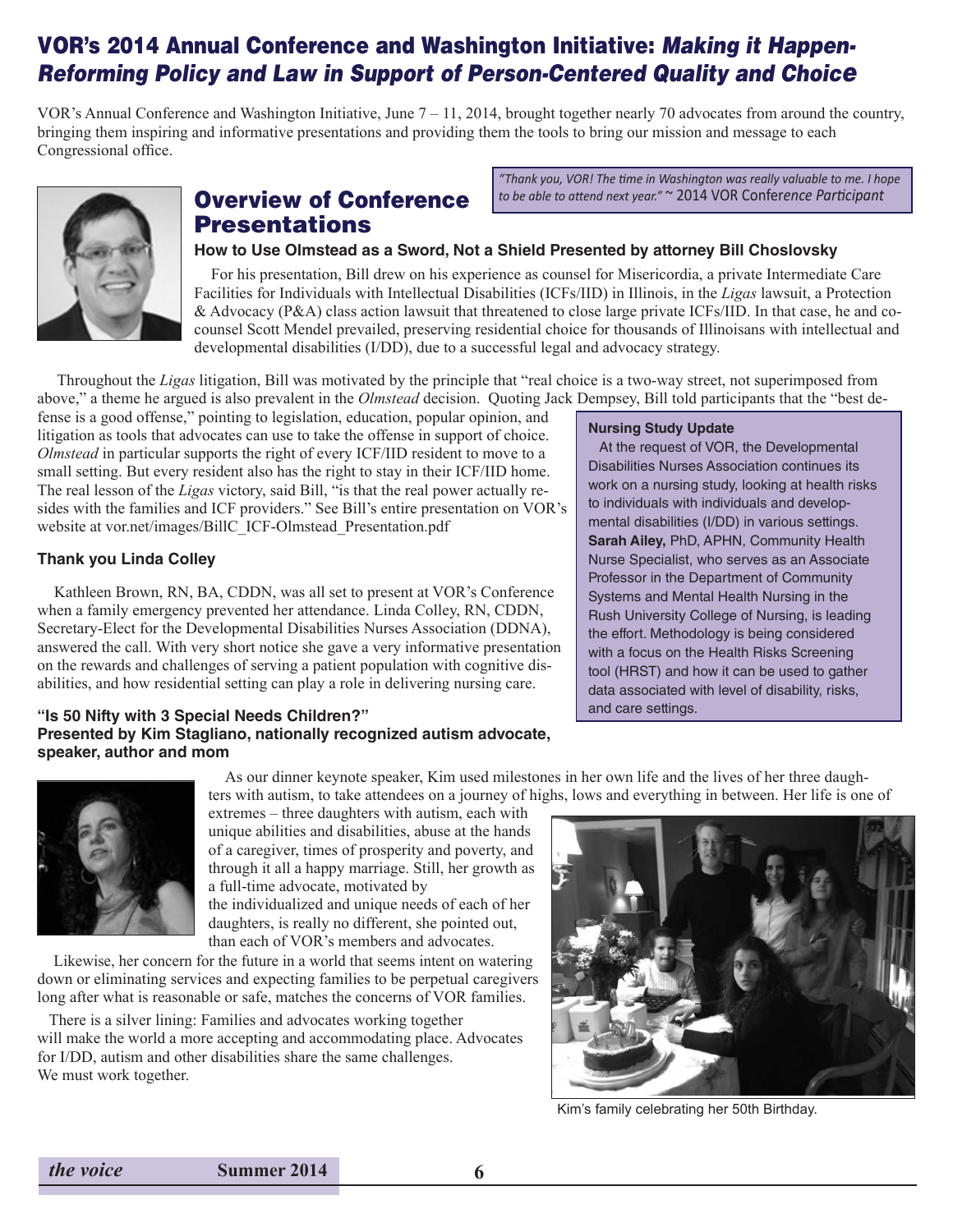#### Panel Discussion: The Future of Our Advocacy in a Changing World



L-R: Gil Fonger, David Hart, Jill Barker, and Peter Kinzler

 VOR Board Member Gil Fonger moderated this panel discussion featuring panelists David Hart (Chair, VOR's Legislative Committee), Peter Kinzler and Jill Barker. David focused on the importance of the VOR "brand" and the role every VOR member plays in VOR Awareness, with an emphasis on consistency – using our name and mission properly and consistently. Jill spoke on the continued push beyond "deinstitutionalization" to de-centralizing and de-specializing services and supports– closing anything "congregate" - for people with I/DD, even in states with no "institutions." The future of our advocacy must include focus beyond only "deinstitutionalization" but also respond to an overall attack on anything "congregate" (e.g., community groups homes) and "segregated" (residential communities, sheltered and supported employment, guardianship). Peter spoke on his experience with DOJ in their state and strategies including the effectiveness of unique coalitions.

#### Congratulations Sybil Finken and Rebecca Underwood! VOR's 2014 Voice and Advocacy Award Recipients



Sybil Finken and Tamie Hopp

At the 2014 Conference, VOR presented its annual Voice and Advocacy Awards.The 2014 Voice Award recipient is **Sybil Finken,** VOR's Immediate Past President, Secretary, State Coordinator, Committee Chair, and long-time Board Member. Sybil was recognized for her decades of advocacy on behalf of individuals

with intellectual and developmental disabilities in Iowa, including her son, Seth, and his peers across the country. For most of her volunteer advocacy career, she has been involved in VOR as a member and leader. She is best known for her no-nonsense approach to our advocacy and her leadership, as well as her wit. VOR is very grateful to Sybil her outstanding leadership over so many years on behalf of people with intellectual and developmental disabilities.

 The 2014 Advocacy Award was presented to **Rebecca Underwood,** VOR's Wisconsin State Coordinator, long-time member and volunteer. Rebecca is a strong advocate who is savvy about her own state's process, policy and politics, as well as our federal challenges. She spends a significant amount of her own time and dime attending meetings and conferences to give her son a voice - and that has been to the benefit of our collective advocacy on behalf of all people with intellectual and developmental disabilities. VOR appreciates very much Rebecca's advocacy contributions in Wisconsin and nationally, on behalf of her son, Aaron, and his peers around the country.



Rebecca, Kevin and Aaron Underwood.

#### Thank You Annual Conference and Initiative Sponsors! We couldn't have done it without you!

 VOR expresses sincere gratitude to our generous 2014 Annual Conference and Initiative Sponsors. Many organizations, individuals and businesses sponsored our event. Without these generous sponsors, our annual event would not be possible. Please take a moment to check out our sponsor list on our website at vor.net/images/THANKYOUVORSponsors2014.pdf, **visit their websites and say thanks with words and patronage!**

| <b>LEGISLATIVE ADVOCACY SPONSORS</b>                                                                                                                                                                                                                                                                                                                                                                                                                                                                                                                          | <b>IN-KIND SPONSORS</b>                                                                                                                                                                                                                                                                                                                                                                                                                                                                                                                                                                                                                                                                                                                                                                                                                                                                   |           |                    |  |  |
|---------------------------------------------------------------------------------------------------------------------------------------------------------------------------------------------------------------------------------------------------------------------------------------------------------------------------------------------------------------------------------------------------------------------------------------------------------------------------------------------------------------------------------------------------------------|-------------------------------------------------------------------------------------------------------------------------------------------------------------------------------------------------------------------------------------------------------------------------------------------------------------------------------------------------------------------------------------------------------------------------------------------------------------------------------------------------------------------------------------------------------------------------------------------------------------------------------------------------------------------------------------------------------------------------------------------------------------------------------------------------------------------------------------------------------------------------------------------|-----------|--------------------|--|--|
| American Health Care Association                                                                                                                                                                                                                                                                                                                                                                                                                                                                                                                              | Print Turnaround (IL)                                                                                                                                                                                                                                                                                                                                                                                                                                                                                                                                                                                                                                                                                                                                                                                                                                                                     |           |                    |  |  |
| Parent Hospital Association Sonoma – CA                                                                                                                                                                                                                                                                                                                                                                                                                                                                                                                       | EP Magazine                                                                                                                                                                                                                                                                                                                                                                                                                                                                                                                                                                                                                                                                                                                                                                                                                                                                               |           |                    |  |  |
| <b>ADVOCACY SPONSORS</b><br>Association for Hunterdon Developmental Center – New Jersey<br><b>NETWORKING SPONSORS</b><br>George Mavridis (MA)<br>Parents & Associates of Northern Virginia Training Center (VA)<br>Alice Wheatley (TN)<br>Family and Friends Association North Lake Supports and Services (LA)<br><b>DINNER SPONSORS</b><br>Janice Moskowitz and Family<br>Mark Engberg (MD) - In Memory of my sister Mary Beth Engberg<br>Bob and Jane Anthony (VA)<br><b>RECEPTION SPONSORS</b><br>Parents and Friends of Ludeman Developmental Center (IL) | E-Power Marketing (WI)<br>Carben Clothing (CA)<br><b>PARTICIPANT SPONSORS</b><br>Arkansas Families and Friends of Care Facility Residents (FF/CFR)<br>Bellefontaine Habilitation Center Parents Association (MO)<br>California Association of Psychiatric Technicians (CA)<br>Concerned Citizens for the Mentally Retarded (MA)<br>Conway Human Developmental Center Volunteer Council (AR)<br>East Central Georgia Family Council (GA)<br>Families and Friends of North Lake Supports & Services Association (LA)<br>Fairview Family and Friends (CA)<br>Friends of Fircrest (WA)<br>Massachusetts Coalition of Families and Advocates for the Retarded<br>Mt. St. Joseph Association (IL)<br>Parents and Friends of Ludeman Center (IL)<br>Parents and Relatives of Oakwood Facility (KY)<br>Pinecrest Parent Family Association (LA)<br>Wisconsin Parents Association for the Retarded |           |                    |  |  |
| Wrentham Association (MA)<br>California Association of State Hospital Parent Councils (CASHPCR)<br><b>CONGRESSIONAL DIRECTORIES SPONSORS</b><br>American Health Care Association                                                                                                                                                                                                                                                                                                                                                                              |                                                                                                                                                                                                                                                                                                                                                                                                                                                                                                                                                                                                                                                                                                                                                                                                                                                                                           |           |                    |  |  |
| "Thanks for such an excellent conference. The time and energy spent in organizing<br>this event is much appreciated. All the presentations were relevant, educational,<br>  and useful." ~ 2014 VOR Conference Participant                                                                                                                                                                                                                                                                                                                                    |                                                                                                                                                                                                                                                                                                                                                                                                                                                                                                                                                                                                                                                                                                                                                                                                                                                                                           | the voice | <b>Summer 2014</b> |  |  |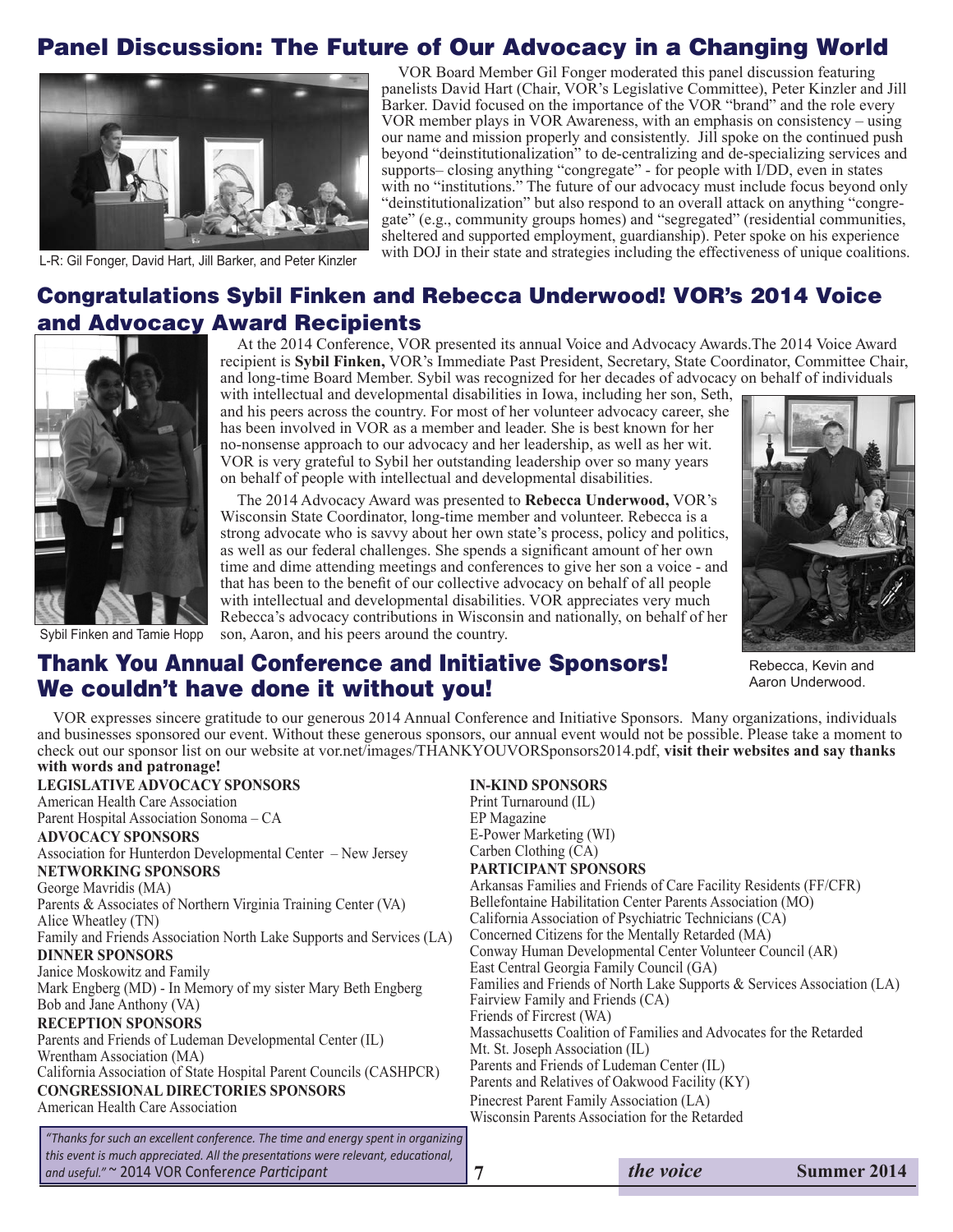#### The U.S. House of Representatives urges the Department of Justice to factor in choice and individual need in Olmstead actions

 On May 15, 2014, the House passed H.R. 4660, the Commerce, Justice and Science, and Related Agencies Appropriations bill for FY 2015 (the Senate has not yet acted). House Report 113-448 to accompany H.R. 4660 included this language, requiring DOJ to adhere to the *Olmstead* decision when enforcing *Olmstead:*

 *"Deinstitutionalization* - The Committee notes the nationwide trend towards deinstitutionalization of patients with intellectual or developmental disabilities in favor of community-based settings. The Committee also notes that in *Olmstead* v.

*L.C.* (1999), a majority of the Supreme Court held that the Americans with Disabilities Act does not condone or require removing individuals from institutional settings when they are unable to handle or benefit from a community-based



setting, and that Federal law does not require the imposition of community-based treatment on patients who do not desire it. The Committee strongly urges the Department to factor the needs and desires of patients, their families, and caregivers, and the importance of affording patients the proper setting for their care, into its enforcement of the Americans with Disabilities Act."

#### VOR Calls for Direct Care Worker Background Checks to Ensure Safe, Competent Care in all Medicaid Long Term Care Settings

 As part of its 2014 Congressional Initiative, VOR volunteers called on Congress to support direct care worker mandatory national background checks to better ensure a safe and qualified direct care workforce across all long-term care settings and across all states.



 The Centers for Medicare and Medicaid Services (CMS) currently offers a voluntary grant program for states to implement background checks. In support, CMS noted that "long term care (LTC) patient abuse, neglect and misappropriation of funds have been identified as a widespread problem for millions of Americans receiving LTC services."

 In the past, Congress has signaled support for added protections. The 2003 Medicare Modernization Act (Section 307) provided for a demonstration program, and the Affordable Care Act's national background check grant program was even more robust. According to CMS, "both actions point in the direction of potential national applicability." VOR's position and additional resources are available at vor.net/legislative-voice/legislation.

#### Senator Tom Harkin introduces bill to expand community-based services

 S. 2515, the Community Integration Act would, introduced by U.S. Senator Tom Harkin (D-IA), would require that states allow individuals who are eligible for "institutional" care (ICFs/IID or

nursing facilities) also be eligible to receive home and community-based supports. S. 2515 would also prohibit states from making people ineligible for services in the community based on their particular disability. Senator Harkin will retire at the end of 2014..

#### Workforce Innovation Act Passes: Workshop eligibility limited, National Council on Disability changed

 The new federal law will prohibit individuals with disabilities age 24 and younger from working in jobs paying less than the federal minimum of \$7.25 per hour unless they first try vocational rehabilitation services, among other requirements. There are exceptions for those already working in sheltered employment and in cases where individuals are deemed ineligible for vocational rehabilitation. In addition, the law calls for a smaller National Council on Disability (NCD) and a new appointment process that takes sole discretion away from the President and puts some in the hands of Congressional leadership. VOR has been critical of NCD and its bias against individual choice in housing and employment options for people with intellectual and developmental disabilities.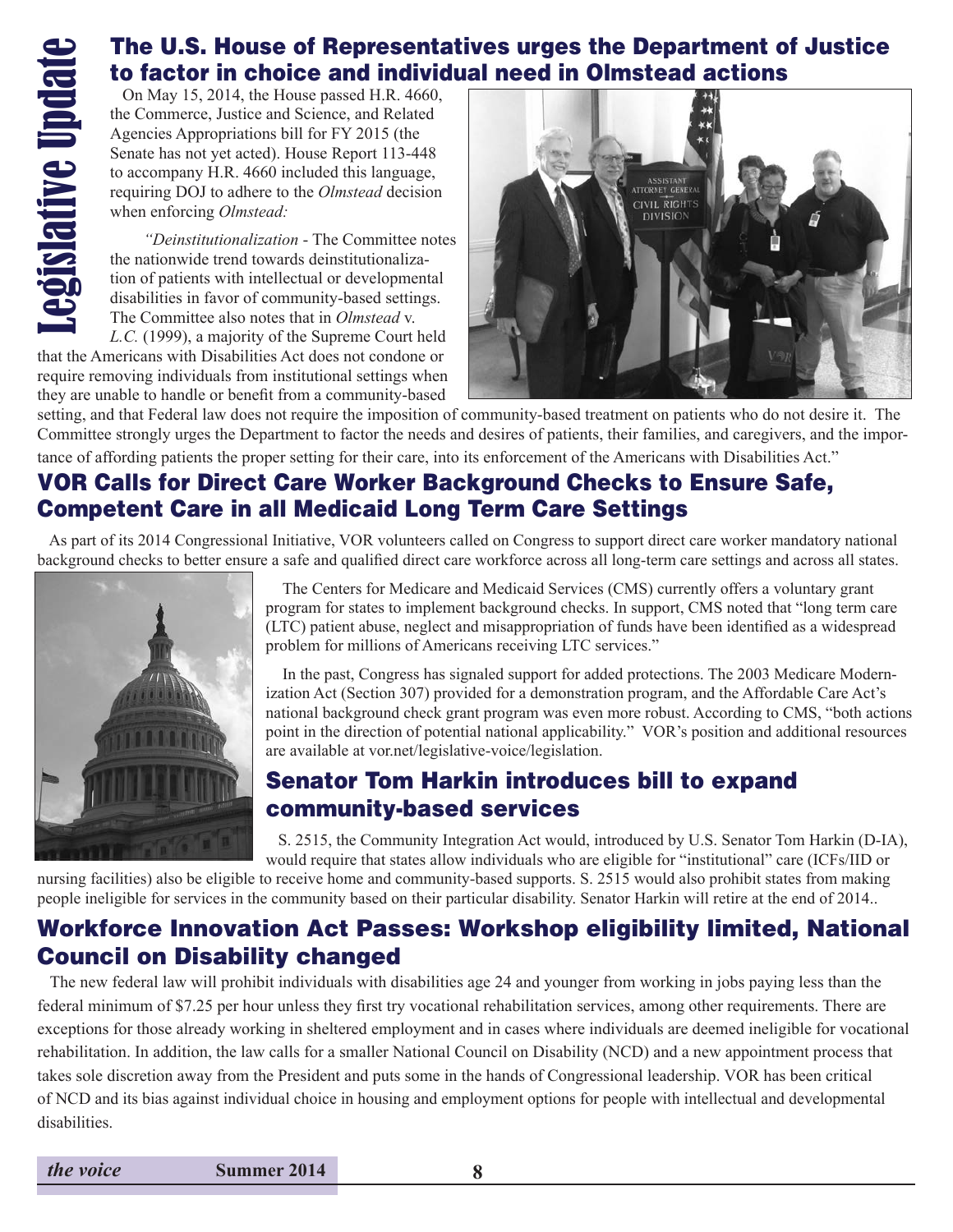## State News iate New:

#### New Jersey: In Debate Over Choice, Residents Rarely Heard

 In spite of her severe cerebral palsy, Wendy English can make her own legal, medical and financial decisions, vote in local and national elections, and communicate with the help of a specially programmed iPad. But she can't control the thing she deems most important to her life: the decision to remain in her longtime home.

 English, 51, one of about 1,000 people with developmental impacted, doesn't want to move from the Woodbridge Developmental Center, her home for the past 18 years.

 Though haltingly delivered, her words offer a rare personal insight in a debate that has been dominated by state officials, advocacy groups, and caretakers who say they know what's best. English had a tumultuous early life, moving 17 times before she was placed at Woodbridge, when she was 33. Her memories of most of those places are grim. Her caregivers often tied her down. She refused to eat. A psychiatric hospital where she spent several years often neglected to bathe her.

 "I'm so sorry this closure is happening to her and turning her life upside down after 18 years," said Joanne St. Amand, the president of the Woodbridge Developmental Center Parents Association and VOR Board Member. She has become one of English's closest friends and staunchest advocates. "The anxiety for Wendy of not knowing what was going to happen was unbearable for her." (Disability Scoop, July 16, 2014)

#### Massachusetts: Sheltered workshops for the disabled win big reprieve

 Advocates of employment choice succeeded in securing state support for sheltered workshop opportunities which they say provide invaluable skills and activities for their loved ones with intellectual disabilities. Language in the State's Fiscal Year 2015 budget, signed by Governor Deval Patrick, says that the state must not "reduce the availability or decrease funding for sheltered workshops serving persons with disabilities who voluntarily seek or wish to retain such employment services." The administration had planned to close all remaining sheltered workshops as early as next June. (COFAR Blog, June 14, 2014).

#### New York: Safeguards Must Be in Place Before Closure of Center, Lawmakers Say

 Lawmakers came to a compromise that will slow down the closure of the Broome Developmental Center to make sure safeguards are in place. "We're concerned it's happening too fast and people are transitioning into potentially unsafe settings where workers aren't as trained as we would like. So we've been able to slow up the process, get more oversight, to have greater involvement from our mental health commissioner, and others," said New York Assemblywoman Donna Lupardo (TWC News, June 23, 2014). Loupardo also indicated her intent to encourage federal representatives to back down its urging to slash the number of facility capacity in New York from 700 to 150 individuals, a number she says is "clearly inadequate to serve the needs of the entire state of New York." (WICZ, June 24, 2014).

#### Texas: Uncertain Future at Institutions for Disabled Texans

 A State Sunset Advisory Commission has recommended the closure of 6 of Texas' 13 state-supported living centers, drawing fire from families and some state lawmakers. Supporters of the centers argue that community-based care does not work for everyone — especially people with profound medical and behavioral disabilities. They say closures would be hugely disruptive to the people living there, to their families and to the employees of the facilities, which are often located in remote communities. The State cannot close any of the centers without a legislative directive, so the commission's recommendation will be considered by the Legislature. One lawmaker, State Rep. Lois Kolkhorst, Chairwoman of the House Committee on Public Health, slammed the closure recommendation, calling the Commission's report "inaccurate" and "slanted." In a letter to the Commission, she criticized its report's faulty financial assumptions and the fact it ignored "the systemic and under-reported failures" in group homes. (Texas Tribune, June 3 and July 1, 2014).

#### **Tribute**

Thank you to all individuals who requested or gave donations in honor of someone special, or in memory of a loved one. For those who have lost someone special, please accept our deepest sympathy.

#### **IN MEMORY**

Delores Cannon Sarah Deffendall Edward Dubrowsky Mary Wilkes Hedenquist Bertha Rose Lambremont Lynette Lang Jean Ann Loncrini Lawrence and Rose Lotzi Erin Mahoney Ruby O'Donnell Mildred Pelan Doreen Randall

#### **IN HONOR**

Orian Ruth Adams Seth Finken Vincent A. Gallaccio Julie Huso Jolie Jourde Paul Keipert Frank David Selman John F. Spellman

#### **State News online:**

Reports from the June 7, 2014 VOR State Report Forum are available at vor.net/events.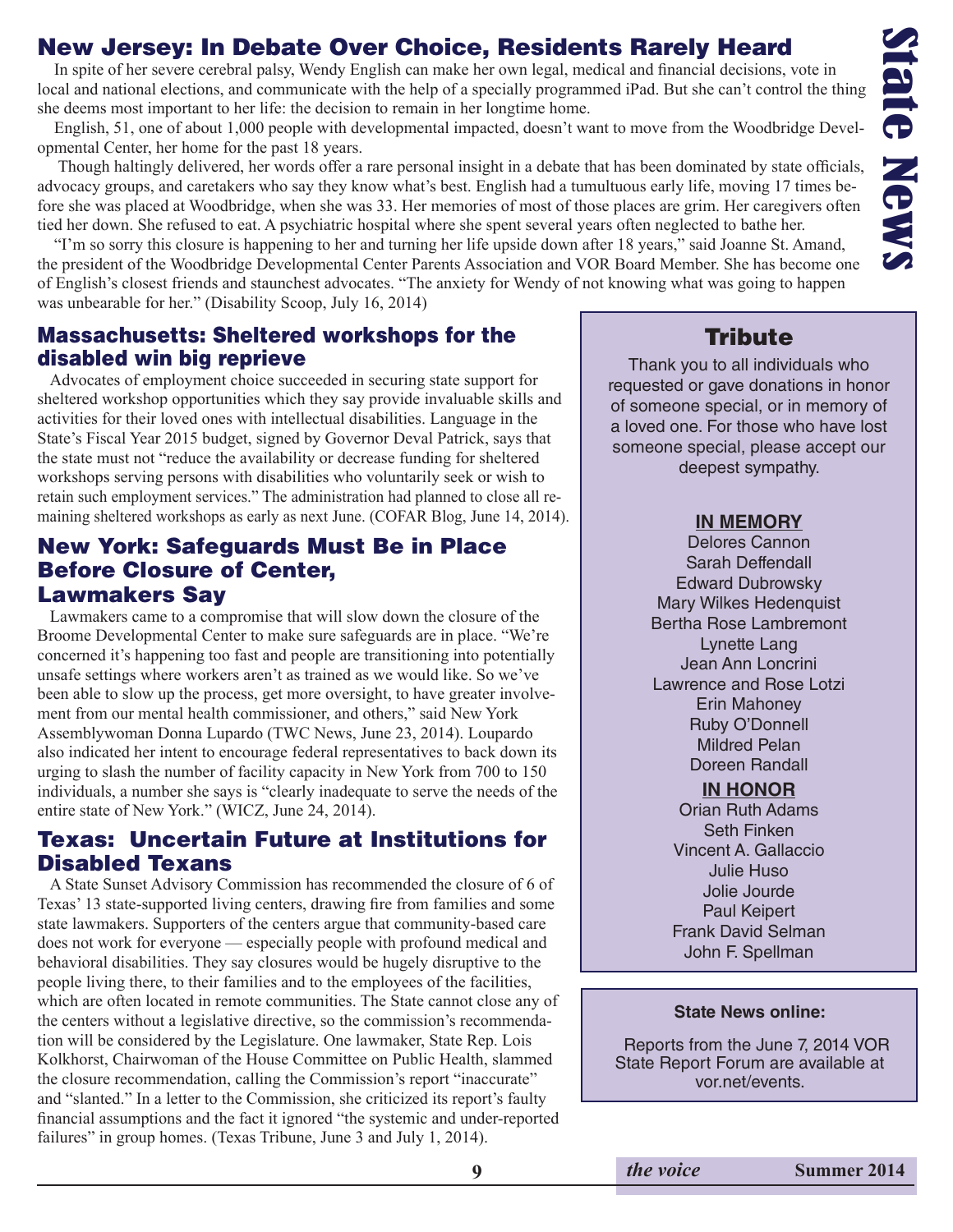#### Georgia: Upon implementing Justice Department settlement, State struggles with care for disabled in community

 Since 2010, when the Department of Justice and the State agreed to close all facilities, about three-fourths of the group homes receiving displaced facility residents have been cited for violating standards of care or investigated over patient deaths, abuse or neglect. Forty people died after moving into group homes. At least 30 of those deaths had not been expected. Officials have documented 76 reports of physical or psychological abuse, 48 of neglect, and 60 accidental injuries. In 93 other cases, group home residents allegedly assaulted one another, their caregivers or others. For now, these outcomes have led to a suspension of transfers from state ICFs/IID. About 350 disabled people remain in state hospitals, and many of them have profound medical needs that will complicate efforts to find acceptable homes. (Atlanta Journal-Constitution, June 21, 2014)

#### Supreme Court Strikes Down Law Setting Strict I.Q. Limit for Execution

 The U.S. Supreme Court has struck down a law used by Florida and other states that set a strict cut-off, based on IQ test scores, to determine eligibility for the death penalty. Justice Anthony Kennedy, who wrote the court's opinion, said the experts who design, give and interpret IQ tests say they reveal only a range — that a person's IQ may be five points above or below the score. For that reason, the court held, defendants must be allowed to present evidence of intellectual disability, beyond IQ, including deficits in functioning over his lifetime.

#### VOR's Awareness and Outreach Initiatives Reach Thousands of Families

 Over a year ago, VOR formed its Marketing & Communications Committee which has the led the organization's efforts to get the word out about VOR's important and unique mission to many more families, advocates, professionals, and public officials.

 Hugo Dwyer, Chairman of the Committee, has done a fabulous job steering this effort, emphasizing the expanded and effective use of social media tools, with Cristy Dwyer's help.

 The VOR Board also assisted in its approval of a complimentary subscription program – which has resulted in more than 1,000 new advocates receiving VOR's information each and every week -- publishing privileges in *Age of Autism* and the use of Salsa, an online advocacy tool, both of which have enabled VOR to engage hundreds more family advocates. Additional awareness opportunities include several articles in *EP Magazine,* regular press releases, a new VOR Press Kit (at vor.net/about-vor), an article in the *Nonprofit Quarterly,* and several presentations by VOR Board Members and

Julie Huso at meetings and conferences. Awareness, of course, leads to more advocates making our advocacy response that much more effective. In short, numbers count!

#### George Mavridis shares memoir with Conference participants

 As we shared in the Winter 2014 issue of *The Voice,* George Mavridis, long-time VOR member, published a memoir of his cousin. "Joanna, God's Special Child," is his thank you to his cousin for bringing out the brother, father and advocate in him for the past 45 years.

 George shared his book at the 2014 VOR Conference, even donating a copy for the annual VOR raffle. George has attended VOR's Annual Conference and Washington Initiative for the past decade, often carrying with him a letter "from" Joanna – written by George in Joanna's voice to help Members of Congress and their staff recognize that their work impacts real people with real needs. "Joanna, God's Special Child" is available on Amazon.



On the web: People as

An article by VOR was published

Pendulums

in Nonprofit Quarterly.

"Pendulums and People:

Deinstitutionalization and People

with Intellectual and Developmental

Disabilities," explores the history of

deinstitutionalization, which initially

and tragedy became apparent, has

unified advocates, but as harm

You can read the article at

nonprofitquarterly.org or on VOR's

website at vor.net/get-involved/vor-

divided advocates.

advocacy-letters.

Hugo and Cristy Dwyer

*the voice* **Summer 2014 10**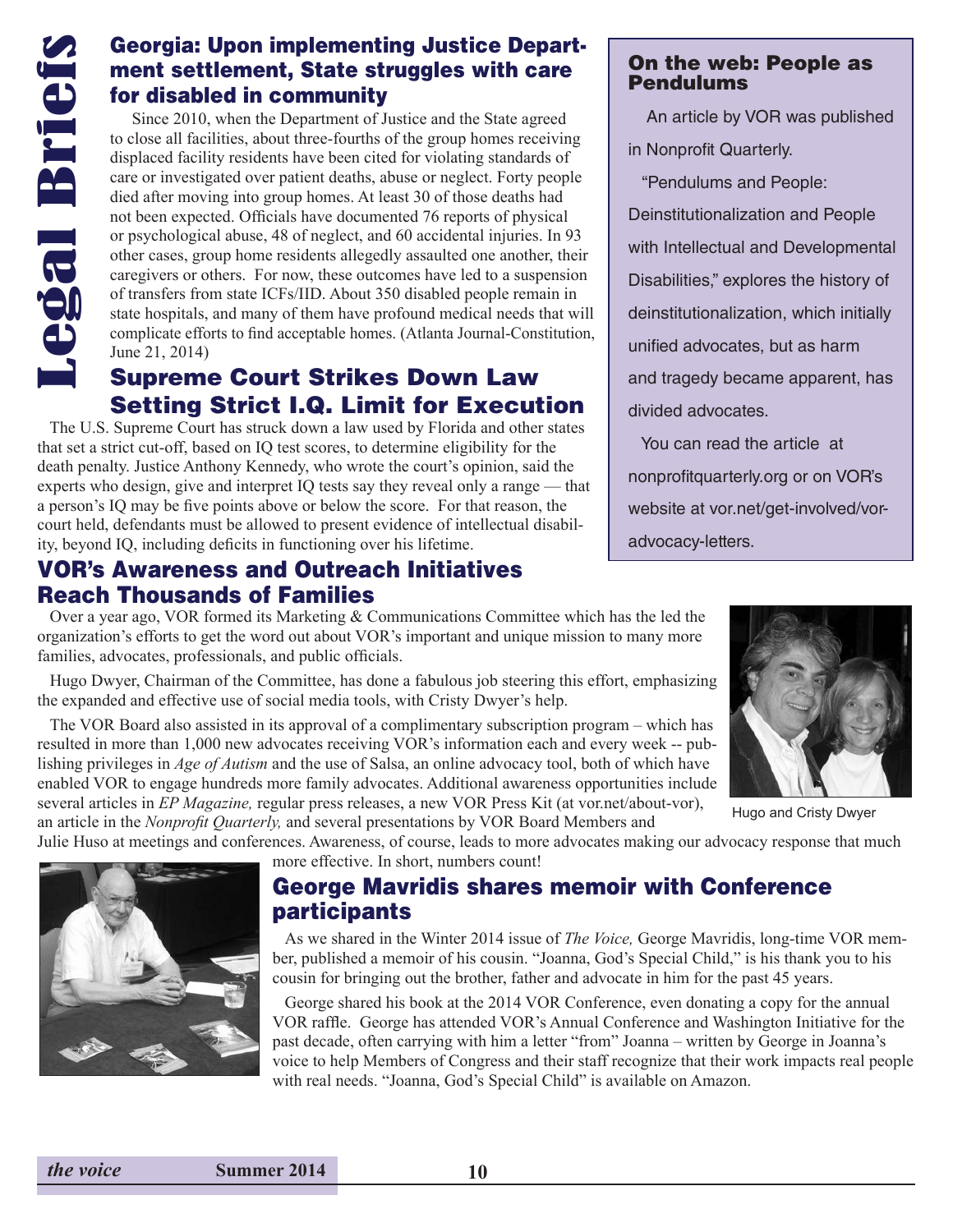#### VOR CONTACT INFORMATION:

**www.vor.net /VOR** (Facebook) **@VOR\_NET** (Twitter) **(877) 399-4867**

Julie M. Huso Tamie Hopp<br>836 S. Arlington Heights Rd, #351 PO Box 1208 836 S. Arlington Heights Rd, #351 PO Box 1208 57709 529 Bay Dale Court<br>Elk Grove Village. IL 60007 Bapid City. SD 57709 57709 Arnold. MD 21012-2312 **Elk Grove Village, IL 60007** Rapid City, SD 57709<br>605-370-4652 Voice 605-399-1624 Voice 605-370-4652 Voice 605-399-1624 Voice 410-757-1867 Voice/Fax 605-271-0445 Fax 605-399-1631 Fax LarryInnis@aol.com

**The Executive Director Cover Lie Free Executive Director Cover Coversion Dir. of Govt. Relations & Advocacy Washington, D.C.**<br>Julie M. Huso Larry Innis Thopp@vor.net

#### Membership/Contribution Form: **VOR, 836 S. Arlington Heights Rd., #351**

**Elk Grove Village, IL 60007; by fax 605-271-0445 or donate online @ http://www.vor.net/online-membership-form**

#### **Thank you for your dues I would like to give the gift of a VOR membership to:**

| Name                                                                                                                                       |                                                                                                                                                                                                                                |     | Name                |                                                                                                                                                                                                                                                                                                                                                                       |          |  |  |
|--------------------------------------------------------------------------------------------------------------------------------------------|--------------------------------------------------------------------------------------------------------------------------------------------------------------------------------------------------------------------------------|-----|---------------------|-----------------------------------------------------------------------------------------------------------------------------------------------------------------------------------------------------------------------------------------------------------------------------------------------------------------------------------------------------------------------|----------|--|--|
| <b>Address</b>                                                                                                                             |                                                                                                                                                                                                                                |     | <b>Address</b>      |                                                                                                                                                                                                                                                                                                                                                                       |          |  |  |
| City                                                                                                                                       | State                                                                                                                                                                                                                          | Zip | City                | State                                                                                                                                                                                                                                                                                                                                                                 | Zip      |  |  |
| Telephone number(s)                                                                                                                        |                                                                                                                                                                                                                                |     | Telephone number(s) |                                                                                                                                                                                                                                                                                                                                                                       |          |  |  |
| Fax                                                                                                                                        | E-mail                                                                                                                                                                                                                         |     | Fax                 | E-mail                                                                                                                                                                                                                                                                                                                                                                |          |  |  |
| $\Box$ My contact information has changed.<br><b>Membership Categories</b><br>Individual --- \$40<br>Family/Parents' Association --- \$200 |                                                                                                                                                                                                                                |     |                     | I would like to make a tribute gift:<br>$\Box$ This gift is in In Memory In Honor of:<br>I would like to make MONTHLY donations<br>to VOR. Please charge my credit card<br>\$ each month.:                                                                                                                                                                            |          |  |  |
| Professional Assoc./Corp. --- \$250                                                                                                        | __\$5,000 ___\$1,000 ___\$500 ___\$250 __\$100 \$ __Other                                                                                                                                                                      |     |                     | I would like to make an additional donation to support future efforts of VOR. An additional gift is enclosed for:                                                                                                                                                                                                                                                     |          |  |  |
|                                                                                                                                            | Checks made payable to VOR, or by credit card: $\Box$ Visa $\Box$ MasterCard $\Box$ Discover                                                                                                                                   |     |                     |                                                                                                                                                                                                                                                                                                                                                                       |          |  |  |
|                                                                                                                                            |                                                                                                                                                                                                                                |     |                     |                                                                                                                                                                                                                                                                                                                                                                       |          |  |  |
| your planned giving options, please call Julie Huso at VOR, 605-370-4652 or jhuso@vor.net.                                                 | Signature: the contract of the contract of the contract of the contract of the contract of the contract of the contract of the contract of the contract of the contract of the contract of the contract of the contract of the |     |                     | If the minimum dues requirement poses a financial difficulty, please contact our office in confidence (877-399-4867). If is our best interest that you receive VOR's information,<br>so please call if \$40 per year poses a financial hardship. If you have included VOR in your estate planning, please let us know. If you would like additional information about | July14NL |  |  |

|  | the voice |  |  |  |
|--|-----------|--|--|--|
|  |           |  |  |  |